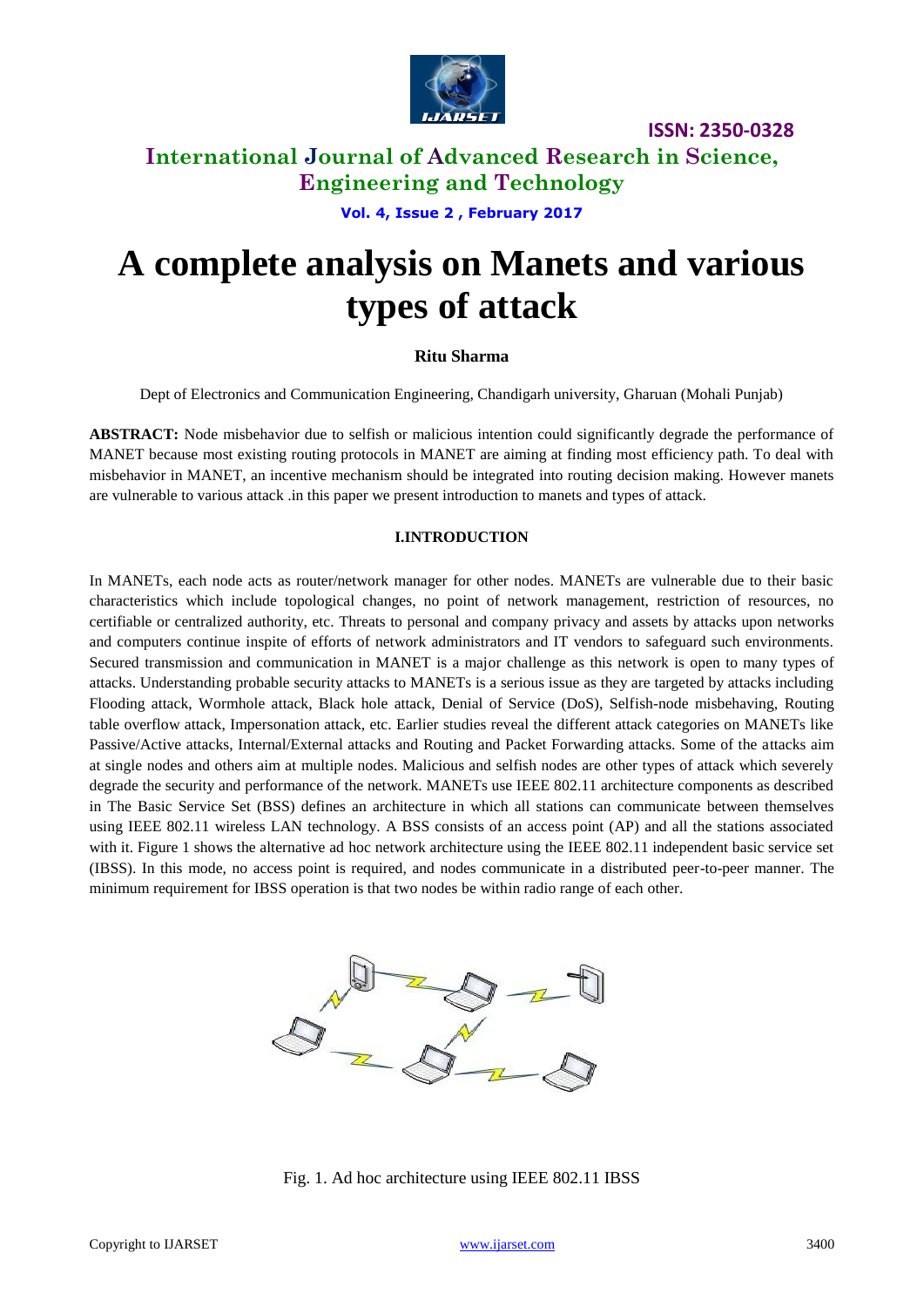

## **International Journal of Advanced Research in Science, Engineering and Technology**

**Vol. 4, Issue 2 , February 2017**

### **A. Points of interest and inconveniences:**

MANETs have wide applications in various fields. For example, they have been used in a military context since the 1970s to ensure the timely flow of information and command in battle, contributing to the success of a mission. Another major application of MANETs is on-the-fly collaborative computing outside an office environment, for example during fieldwork, in a team project offsite, or during an offsite meeting. Even when machines are not mobile, wireless networks are not burdened with cablesbetween them. In contrast, setting up a wireless network is simpler and faster. It maybe impossible to lay cables because of the nature of the terrain such assearch-and-rescueoperations, battlefields, standard communication needs in public exhibitionsand inter-building areas. Mutating wireless network topology such as to add, to remove or to displace a machine can also be easy. Inconveniences:

Depending on the limited and possible interference, thedata rate is often lower than wired Networks. Now some standards offer data rates comparable to Ethernet

### II. **ATTACKS IN MANETS**

Various types of network layer attacks or intrusions are known for MANETs. In this Section, we first present a classification of major network layer attacks and introduce some individual attacks. MANETs can be divided into two main categories, namely passive attacks and active attacks

**A. Passive Attacks**: Passive attacks are those where the attacker does not disturb the operation of the routing protocol but attempts to seek some valuable information through traffic analysis. Some examples of passive attacks are as follows:

### **Eavesdropping:**

Because of the wireless links in MANETs, a message sent by a node can be heard by every device equipped with a transceiver and within radio range, and if no encryption is used then the attacker can get useful information

**Traffic Analysis and Location Disclosure**: Attackers can listen to the traffic on wireless links to discover the location of target nodes by analysing the communication pattern, the amount of data transmitted by nodes and the characteristics of the transmission. Even if the data in a message is protected by encryption, traffic analysis can still be performed to extract some useful information.

**B. Active Attacks:** : In active attacks, intruders launch intrusive activities such as modifying, injecting, forging, fabricating or dropping data or routing packets, resulting in various disruptions to the network. Some of these attacks are caused by a single activity of an intruder and others can be caused by a sequence of activities by colluding intruders. Active attacks (as compared to passive attacks) disturb the operations of the network and can be so severe that they can bring down the entire network or degrade the network performance significantly, as in the case of denial of service attacks. Active attacks can be further divided into malicious packet dropping attacks and routing attacks.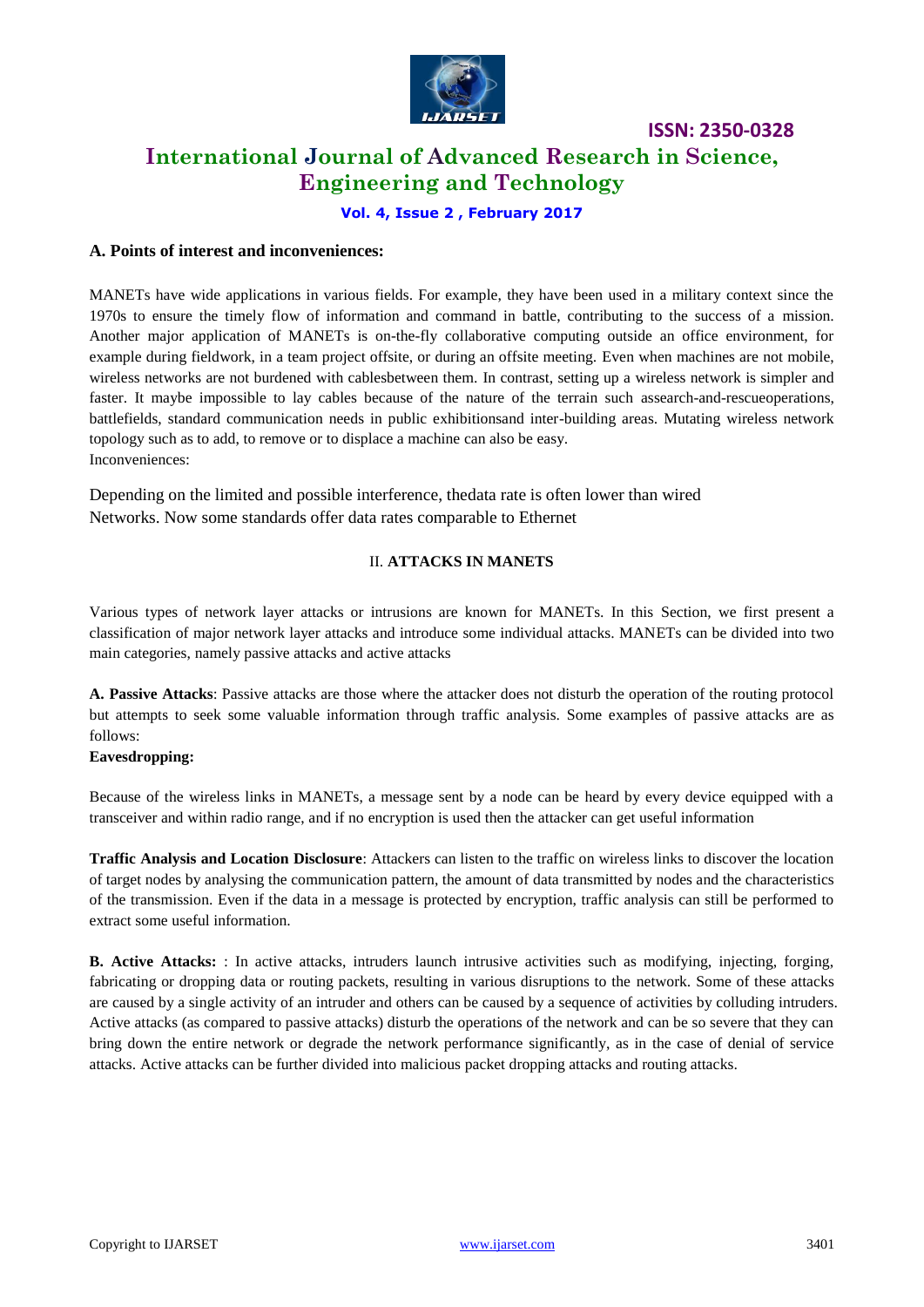

# **International Journal of Advanced Research in Science, Engineering and Technology**

### **Vol. 4, Issue 2 , February 2017**

**Malicious Packet Dropping:** A path between a source node and a destination node in a MANET is established using a route discovery process. The source node starts sending the data packet to the next node along the path; this intermediate node identifies the next hop node towards the destination along the established path and forwards the data packet to it. To achieve the desired operation of a MANET, it is important that intermediate nodes forward data packets for any and all source nodes. Packet dropping attacks differ from theblack hole and gray hole attacks.

**C.Routing Attacks:** Both the reactive and proactive routing protocols are vulnerable to routing attacks because they route based on the assumption that all nodes cooperate to find the best path. In particular, the on-demand (reactive) MANET routing protocols, such as AODV and DSR allow intruders to launch a wide variety of attacks.

**Sleep Deprivation Attack:** Sleep deprivation (SD) is a distributed denial of service attack in which an attacker interacts with the node in a manner that appears to be legitimate.

**Malicious RREQ Flooding 1:** An intruder broadcasts an RREQ with a destination IP address that is within the network address range but where the corresponding node does not exist. This forward the request message because no one has the destination path.

**Malicious RREQ Flooding 2:** After broadcasting an RREQ an intruder does not wait for the ring traversal time, but it continues resending the RREQ for the same destination with higher TTL values.

**D.Black Hole Attack:** Intruders can exploit the vulnerability in route discovery procedures of on-demand routing protocols, such as AODV and DSR when a node requires a route towards the destination. The node sends an RREQ and an intruder advertises itself as having the fresh route. By repeating this for route requests received from other nodes, the intruder may succeed in becoming part of many routes in the network. The way the intruder initiates the black hole attack and captures the routes may vary in different routing protocols. When a malicious node impersonates the destination node or forges a route reply message forwarded to the source node which does not contain areal route to the destination, then it is called black hole attack. When a malicious node (Black hole node) affects one or more nodes, making them malicious as well, then this attack is labeled multiple node attack or collaborative attack.

**E.Grey Hole Attack**: A gray hole attack (GH) is a special case of the BH attack, in which an intruder first captures the routes, i.e. becomes part of the routes in the network (as with the BH attack), and then drops packets selectively. As we noted above, BH and GH attacks are different in nature from packet dropping attacks, where the attacker simply fails to forward packets for some reason. BH and GH attacks, on the other hand, comprise two tasks: the attacker first captures routes and then either drops all packets (BH attack) or some packets (GH attack).

**F. Rushing Attack**: In order to limit the control packet overhead, an on-demand protocol only requires nodes to forward the first RREQ that arrives for each route discovery. An attacker can exploit this property by spreading RREQ packets quickly throughout the network to suppress any later legitimate RREQ packets.

**G. Sybil attack:** A Sybil attack is where a malicious node acts like two or more nodes. The Sybil nodes are formed by imitation, false identities, or impersonation of nodes in a network. These additional node identities can be generated by a physical device. These attacks as can be launched in three ways as follows:

**Direct or Indirect Communication:** In directcommunication, Sybil nodes get in touch with quiet nodes directly. A malicious tool in the Sybil node listens to messages sent from the quiet node to the Sybil node.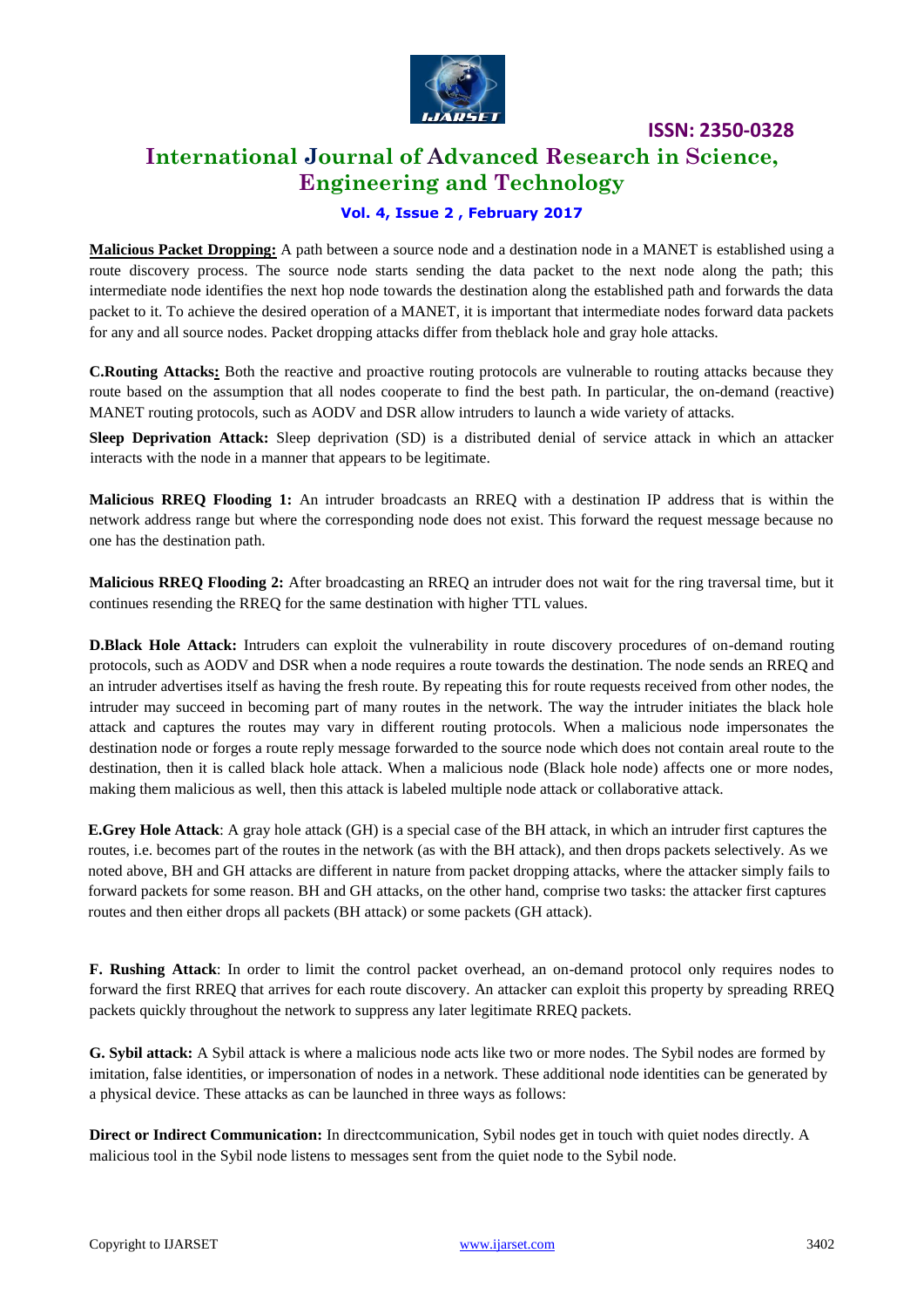

# **International Journal of Advanced Research in Science, Engineering and Technology**

### **Vol. 4, Issue 2 , February 2017**

**Stolen or Fabricated Identity:** Two alternatives used by a Sybil node to get a node's identity for itself are either through identity theft of node or by devising a fresh identity. Stolen identity by a Sybil node is the general method as this can be achieved by using node impersonation.

**Simultaneous or Non-Simultaneous:** In the simultaneous type of Sybil attack, the attacker tries to launch all available node identities simultaneously or one after the other in the MANET. In such cases, a hardware or node entity may act as identity one time then switch through other identities to make them appear concurrently.

### **REFERENCES**

- 1. IETF Ad-Hoc Networks Autoconfigurations (autoconf) Working Group, IETF website <http://datatracker.ietf.org/wg/autoconf/charter/>
- 2. IEEE Std 802.11-2007, IEEE standard for information technology Telecommunication and information exchange between systems- Local and metropolitan area network-Specific requirement, Part 11 Wireless LAN medium access control and physical layer specifications, June 2007
- 3. J. Anderson "Computer Security, Threat monitoring and surveillance", Fort Washington PA, James P, Anderson & Co, 1980.
- 4. H. Debar, M. Dacier and A.Wespi, "A Revised Taxonomy for Intrusion Detection Systems", Annals of Telecommunications, Vol.55, No.7, pp 361-378, July 2000.
- 5. B. Sun, L. Osborne, Y. Xiao, and S. Guizani, "Intrusion Detection Techniques in Mobile Ad Hoc and Wireless Sensor Networks," IEEE Wireless Communications Magazine, special issue on Security in Wireless Mobile Ad Hoc and Sensor Networks, Vol.14, No.5, pp. 56-63, Oct. 2007.
- 6. T. He, H. Wang and K.W. Lee, "Traffic analysis in anonyms MANETs", Proc. IEEE Military Communication Conference MILCOM, November 2008.
- 7. E. Perkins and M. Royer, "Ad Hoc On-Demand Distance Vector Routing", Sun Microsystem Laboratories Advance Development Group, Proceeding of the IEEE MOBICOM, pp 90-100, 1999.
- 8. B. Johnson and A. Maltz, "Dynamic Source Routing in Ad Hoc Wireless Networks", Proc. Mobile Computing Journal, Vol.353, pp 153-181, 1996.
- 9. M. Pirrete and R. Brooks, "The Sleep Deprivation Attack in Sensor Networks: Analysis and Methods of Defence", International Journal of Distributed Sensor Networks, Vol.2, No.3, pp 267-287, 2006.
- 10. A.Nadeem and M.Howarth, "Adaptive Intrusion Detection & Prevention of Denial of Service Attacks in MANETs", Proc. ACM International Wireless Communication and Mobile Computing Conference (IWCMC 09), Leipzig Germany, June 2009.
- 11. S. Kurosawa and A. Jamalipour, "Detecting Blackhole Attack on AODVbased Mobile Ad Hoc Networks by Dynamic Learning method", International Journal of Network Security, Vol.5, No.3, pp 338-345, November 2007.
- 12. J.Sen, M.Chandra, S.G. Harihara, H.Reddy and P.Balamuralidhar, "A Mechanism for Detection of Gray Hole Attacks in Mobile Ad Hoc Networks", Proc. IEEE International Conference on Information Communication and Signal Processing ICICS, Singapore, Dec. 2007.
- 13. Y.Hu, A. Perrig and B. Johnson, "Rushing Attack and Defence in Wireless Ad Hoc Networks Routing Protocol", Proc. ACM Workshop on Wireless Security, pp. 30-40, 2003.
- 14. C.Piro, C.Shields,andB.Levine, "Detecting the Sybil Attack in Mobile Ad hoc Networks", Proc. IEEE International Conference on Security and Privacy in Communication Networks, Aug-Sep. 2006.
- 15. P.Yi, Z.Dai, Y. Zhong and S.Zhang, "Resisting Flooding Attack in Ad Hoc Networks", Proc. IEEE International Conference on Information Technology Coding & Computing ITCC, April 2005.
- 16. J. Sen, M. Chandra, P. Balamurlidhar, S.G. Harihara and H.Reddy, "A Distributed Protocol for Detection of Packet Dropping Attack in Mobile Ad hoc Networks", Proc. IEEE Conference on Telecommunication and Malaysian International Conference on Communication (ICT-MICC), 2007
- 17. S. Marti, T.J. Giuli, K.Lai and M. Baker, "Mitigating Routing Misbehaviour in Mobile Ad Hoc Networks", Proc. International Conference on Mobile Computing and Networking, pp 255- 265, 2000.
- 18. S.B. Lee and Y.H. Choi, "A Resilient Packet Forwarding Scheme against Maliciously Packet Dropping Nodes in Sensor Networks", Proc. ACM workshop on Security of Ad Hoc and Sensor Networks (SANS 2006),pp 59-70, USA, Oct. 2006.
- 19. Networks", IEEE Journal on Selected Areas in Communications, Vol.24, No.2, pp 343-356, Feb. 2006.
- 20. O.F. Gonzalez-Duque, M. Howarth, and G. Pavlou, "Detection of Packet Forwarding Misbehaviour in Mobile Ad hoc Networks", Proc. International Conference on Wired/Wireless Internet Communications (WWIC 2007), pp 302-314, Portugal, June 2007.
- 21. O.F. Gonzalez-Duque, G. Ansa, M. Howarth and G. Pavlou, "Detection and Accusation of Packet Forwarding Misbehaviour in Mobile Ad hoc Networks", Journal of Internet Engineering, Vol.2, No.8, pp 181-192, June 2008.